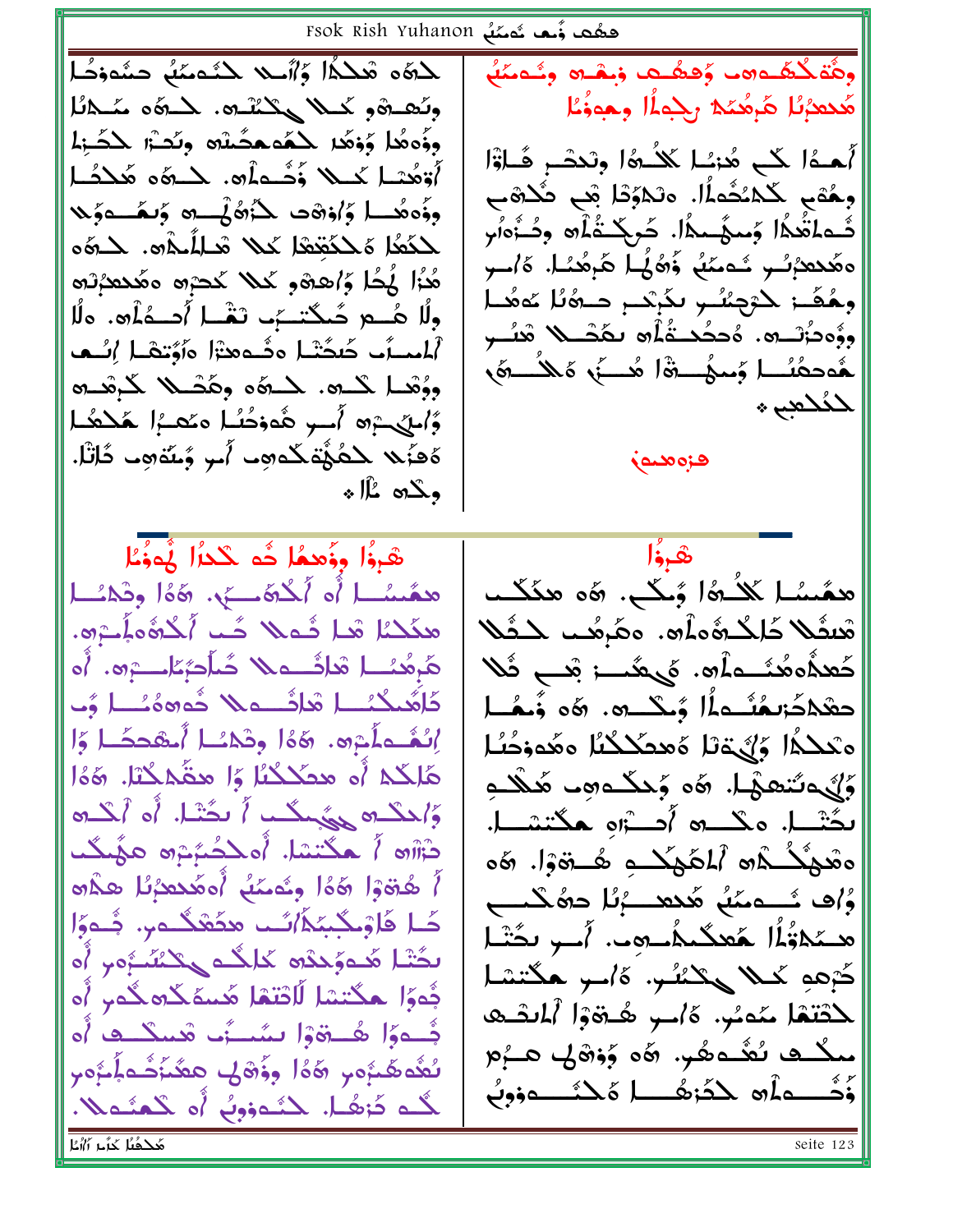Fsok Rish Yuhanon فَمَمَّة Fsok Rish Yuhanon أَهُمَا وَهَا هِدْوِيْكُمْ أَبْلَكُ: وَوَّد ەڭھئىسە\\. %ە ۆ/بەك ھىس%ولم مُحسْدہ حُسمًا حُبْ أَلاَّ الْمُسَلِّكُسِيْ أَه لمكـدوم. وُوفُد هُـم مُكْتـبُ لَغْـا مْعْدْصَــــم مُّــنْــــم لَّا هَاتـــــم. أَهْرو هَـــا أَوَّهُ وَهُمُوهَ مِنْ أَسْلُمُوهَا وَوَحَدَّمَا وَسَلَمَ مِنْ الْمَرْحَمَ ىدُّتْلْكَ أَنْ حَكَمَ وَيَدُّتْكُمْ أَحَكَّــ بِهِ ىخْتْلْ أَبْدُهِ مِنْ هَجْيٌلا وَيَخْتْلْ جَكْدُوهِ هْلاَنَكُلْاْتُو. بِمُبْ هَزَالْمُدُو هَلَاجُا. أَو آَمْلَنَّصُه. مَمْ هزُمِهم هَٰلَاضًا هَ ُ مِنَّرُنَا مسْرْمًا هُـُلَا. أَه مَسْرْمًا هَـْوَهِ. 5َهُ| وَ5َمَـٰ هُــُلا. هَامـــأَمُلا أَمِيْـــرِّا. هَء وَّاسِــهِ تْزَالْكُتْمِرْ. وْأَلْكْتُلْكَأْ وْلْمْؤْرَى. حْكُسْ وُبْ أُدِيْنَا، وِيُلْأَسَا هُو وَإِنْسٍ هُدِيْنَا كَمُ/كَتْبُرُهُ أَسْتَعْلَمُ أَوْسَ يُهَذِّبُوهِ وَشُمَّ لمُؤْمِرُهِ مَا مُتَعَمِّدُهُمْ لِمُنْتَهِمْ وَحَلُّعُهُ هَا ئُعْدَهُــا. أَه حَدُّــب وُمَّائِهَ نَسْــْرْهِ. أَه ەقىسىۋىلا ھىستىمۇۋەلمۇ ۋە ۋابىسىم لمكُ وهَا هَزَالِكُمْ هَيُّلْ وَدًا هَٰلْهُمْ كَنُبْدُسِهِمْ هُزُيْهَا وِهُنْدَةَ وَعُبْضَتِنِ. حفَعه أُوبِ. أَو خُودوًا وَتَوْوُلُو مَعَت ەكتەكت ئىچىدا ۋەئزەر ھەمئىملەر. ـقَعَمَّتُومِ. 661 ولَّا آتَـٰه قَدا 96ُوُوقِــِهِ ، هَه ولَا بْعِي هُؤُهوْهِ. أُسو گُلُّمَا بْعِي بُّدو ۚ لَكُنَّا مْل أُمْت خُد ةَ ُحُجِّسْ ۞. أُد أُمُت حَقَّدَهُنَّـه}ُo. ولَّا أَهــكُوُّو بْمَـع لًا هَٰزَىْكُلُّهُ أَهُ ٱلْسُلَا هَـٰلِ أَخُوَوُسًا فُحو الْأُوْوَيِّيْا. أُمِنٍ بِّنِي أُمَاتُمِيْلا. الْهُو وَاٰكُنْكَ قْدَاأُمْرِثْمَلا. ﴿ وَا وَهِدَهُ كَمِيكُوهِ ۖ لِأَمْرُوهُمْ مِنْهِ لمستؤوّروها كمسلا كهمكسماأه. كَلِكُتْ هُدِكُمْ أَيْرَةٍ. أَوَلِلْنُووِيَا كَلِكُتْ كَذَهْ وُوَمَّا كَمْلًا هُزُمْهُ وَاُهْ. هُوَ هُنُسُماً مَنْ هَءُا وهُنكس لَلْهُ وَمَسْعَدِ وْابَعْدْ حْــْهْؤُهْوْهِ وِلَّا هُـٰهَـٰت خَاقْــا. وِلْا فْٯَعَدِّيْتِا. وكَمْݣُـوبِ هُوكْوُبُـا أَو ولًا هَكْسِنِي كُسِرٍ وأَهَتِ لِإِسِكَٰا، متقصع وهُدَهَى ہے كاهُــب أَبِــهِذَا أَمْثُم وَهَقَا كَمْ مَمْتٍ. وَأَحْكُمْ كَتَلَا وَاسْدَسُو. أَو هَفِكُمْ كَالِگُمْ تُعْدَهُا ئَائاً. 6ةُا ومُعطَلِّحة كَلَّا وُمِنْدِهِ ىُغُدِهُا دُائا. %ە وهُشْمَلا حكْدەت وقُملاًمَمُ هُو محدُممُا أَو مَحدٌ فَ أَو وِتَمْلَعُبُمْ شَمْ نُؤْءِفُمْاً. أَه وَتَـٰهُلا وأُصْل قَرْهًا وقَعَيْرًا أَو يُغْوِهُا. وَوَا | أُٰٰٰٰٰٰٰٓٓٓٓٓٓٓا وِنَعِيْزُا بُغُوظًا. ۞ وَوِلًا هَبِجُٰٓا ولًا أوجه أُوْ أُوْ اللَّهُ وقَتِيمًا : أَو وَلَا رَجُلُ وتَكْلِبُتُهَا. أَو وتَكْلِمُهُمْ فُوهَهُ هُنزَـــزَلا أَه قُــه6زُلا وُ لهُزُه إِنْــرُوبِ. هُـْ;َه. هُه وكَـٰ مـرًا لِلْهِـفُـهمَكُمْ;ُا اَدُهُ أَ مِّ مَكْمَلَا وَسَآلَكُمْ لَكُمْ كَالْكُمْ } لِكَلا مْتَه ضَرِ هِعَْنَيْ هَنْقًا لَٰا لَّالِكُلا مُعْلَمُ أَو هُمَفُتِرَهِ حَقُمُوا أَو حَهَا. أَلَّا حَسَّرُه أَا هَٰحْلا وتَلاعهْلا. هُه وحُــكُمْ وْالمصهْلا هْالملصَّحْسـم وقعصهُلا. 6ة! وصْهْوْ قُطْ وْعِهُمْلا مُحدُمُل جَرَّءِ ٱلْإِيْلِ seite 12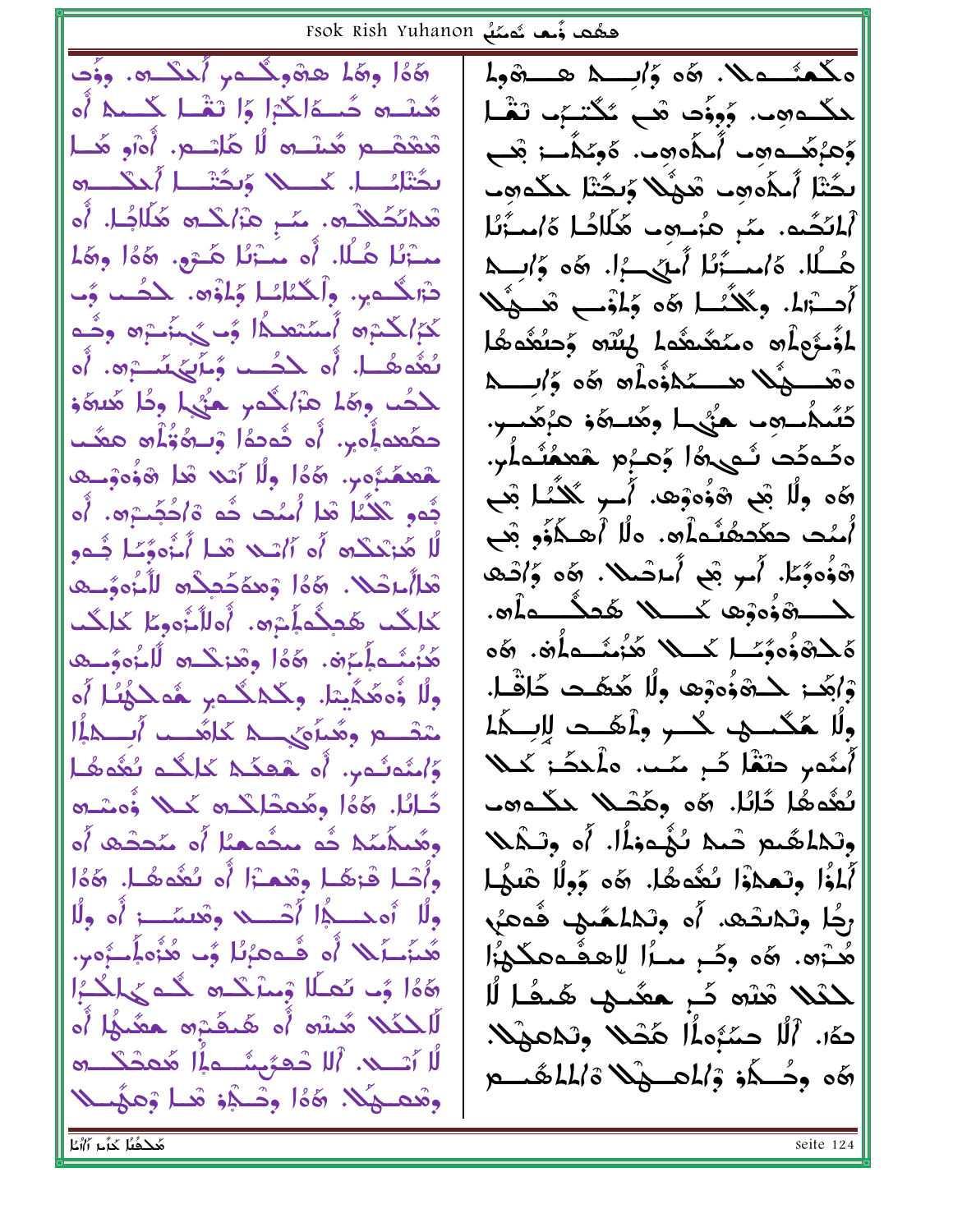Fsok Rish Yuhanon دَهْبَ بَا Fsok Rish Yuhanon أَه هَٰنَدُ ذُهْبُهِ أَه هَٰزُهُا أَه تَزْحَفُا وُنْقَبْهِ هَٰزُمْنَا مِنْهِنَا حَقَّبْتُ حڤَفَقُل وَةَسْلَلْهُ هَرَّسُتَ شَبَ كَرَّبْهَٰذَا ةَ الْأَحْسَىبِ حَمْعَتُنَا. لَا حَسَلِ قِبَ أَه لُا كَلِكُب هُـد ةكُكِبتِرْه وِلَاجُووَّــــِهِ هَدهُنُـــه أَن وَ حَــــهُ اللهُ وَوَدِّـَـــا أَه أَمَرُهوَمَا. 5َهُ| وحُب هَعنِهُـا 5َهُ أَه ٥٥ذُ٥وْها. وُحْرْهَـــرُا وهُعَــُمَــا (٥٥ هُدهُكُمْ10. أَو شُد وَّهـُ} وَ لِكُمْلًا كَثَرُه. هُجْرَهُ} أوت وُلِكُتُمُ أَهْمَا هَهُ أَو هُـــولَمْتِهِ. هَوْا وُ تَحـــأَلَّا هُـهلُم، هُه وِضَرِ ههُـلـدُم صَـزِلم وقَدِيكَةِ أَيْحُنِيُّا وَأَيُّوَوِّيًا أَو هُدَجَّنِكَة أَهْذُهُ وَمَمْ كَالْكُلُهُ ۚ رَبِّي أَهْدَهُ. وْحَلَّلَا لِحَيَادَـــا أَهَمْكُمْ أَوْكُمْاً لَاقْطِلَا بَقَــلا جُــة جَعُجُــبِدَٰا جُــر مُبْرَـٰـل أَحكَّ كَلَّف ذُلَّكَ وَاللَّهُ وَكُلَّ مُنْهَدًا كُنَّ لِحُدُهِمْ وَوَحُدَمُ الْمِعْسِمِ حَقَّىبِصًا ۖ وَوَّهَكُمْ هَزْهُدة. وَهُ وَهْدٍ مَدَوْنَهِ حَقَقُهُا وَمُسْلَرُوهِ وَهَوَا هُوَهُوا وَ وهُـــا ممَالِمُـــْرَه وْلِحَكِكَـا. فُــوو هُـــا وَحْــٰمُلُّٰاتَ أُســرٍ وَبْعَــبِ شَحْــٰكُلُّاتِ ضُـٰدُاْلِ هْلِمُسْتَرْهِ أَمْكُلُّهَا. هَاهُ أَوَّتْ تَعْسَلُا ههُاْ . هُه وِضٍّ هُدْهُهاْ ههُاْ دُه . وقدفَعةُ/16 أُحْسِرُه إِنَّ مَيْسَرُّ/16. فُسور دَمُمْدُّل أُسِي وِهُدُهُّدَ هُدْدَ 90\$ ەْحُجُّا مەَحُجەَ كُلە مارىُاەَا. 5% وَهُـــ كُمْ هُدُهُما هِ دُوْ . هُ هِ وَ هُمْ عَلَيْهِ مِنْ مَسْمَدُ بِكَحَتَتَهُ وً حَوَّضِئُكُمْ مِنَّا أَبْ وَحَكْلٍ. كَمُحَامَدٌ مِنْهُمْ مَا مَا مَثْلِ مَا مَا مَنْهُ هَ تَ أَمِعْدُهُ ذَلِّى أَحْلِبُ أَه وَحُجَاهُ ا . أَحُـا هِ ۖ هُدهُنَّـه اب وَحَــهُلب. وُحِبُرُهِ وَهِـــدَحِكِمْ هَــكَـــبِّ أَحْلَـٰلِ أَه |أَمثُل هِ - حَـٰٓبِل هُكُــٰرٖ وُهـٰٰهَا. أَمثُـل هُـــُلا تَحكُــُــاهُ! وُـــــوُمبِ؟ أَحدُاـُـــا أَب هِ ۖ فَـٰٓ;هفَمَا وُحْكُرٍ وُحْدُا هَٰحَكُـا. هَزَحُهِكُمْ! وِثْمُهُ كُـهرِ يُ\$َهُـهُ هَٰكَـهُ! رَهُ هَا حَلَّا حُمْنُو بِمَعْ حُواُمُا. رَهُ هُـا أُوحرُا دَاكُب كُنْهُنُّورٍ مُّب هَمْجَةًا. ىھَحى فُودُسُ بْعِ هَٰذَا شَثَىلا أُوحِبُرا قَبِيكُوبِ أَو سُبْعَت وُسِبُوبِ قُبِّو هَٰلِكُا. أُهْلَا أَلَّكُتْ يُهْضًا وِجَالَكُتْرُانُا لَّكَ لِمُوَكِّلٍ وَّلْكَ هُمْ مَعْ هَدَهُفُوَلُو هُـــه ەْخُكِّـــزُەم. أَە ٱلْكَـــٰ فَرَّعِشُــٰهَلَّا كُــد وْݣَالْ وَّائْـــمْ كْحَنْكُرِئُصِبْ. هَدِيْدَكَـــد أَه مَثْدَرِدُدَـــرَد. آلَكــد لَّٰٮ وِخُلِّ وِهَٰبَما تَــٰما هَٰلأَحْمَٰلًا. كَتّْمَعْدُد}ا ومُحمَّدكُــد أَه كَــدأا وُت هَ وَمَ لِمُوم هُمِهَا لِمَخْسُلِ أَهْسُم مَحْدُّـــولَمْ. 5% وُه حكْنُـــا لمُؤْسُــا سُبِقُا. شَيْخَ هُدِيَّةٍ هُنْدًا. فَقَع مَّسَٰٰٓىٰدُ أَو سَّنفًا شَو مَّسَىٰ وَا مَّتْـا. لَحْقَتُلُمْ وَلَيَحْرِهِ. وَكَرِ ٱتَّىٰذُا شَرِيَّىٰذُا أُه ماأَمَٰ: خُدبِ حُالًا مَٰتْ أُه حُخْبَب. مُحْدُبُل جَرَّم ٱلْأَمَّا seite 125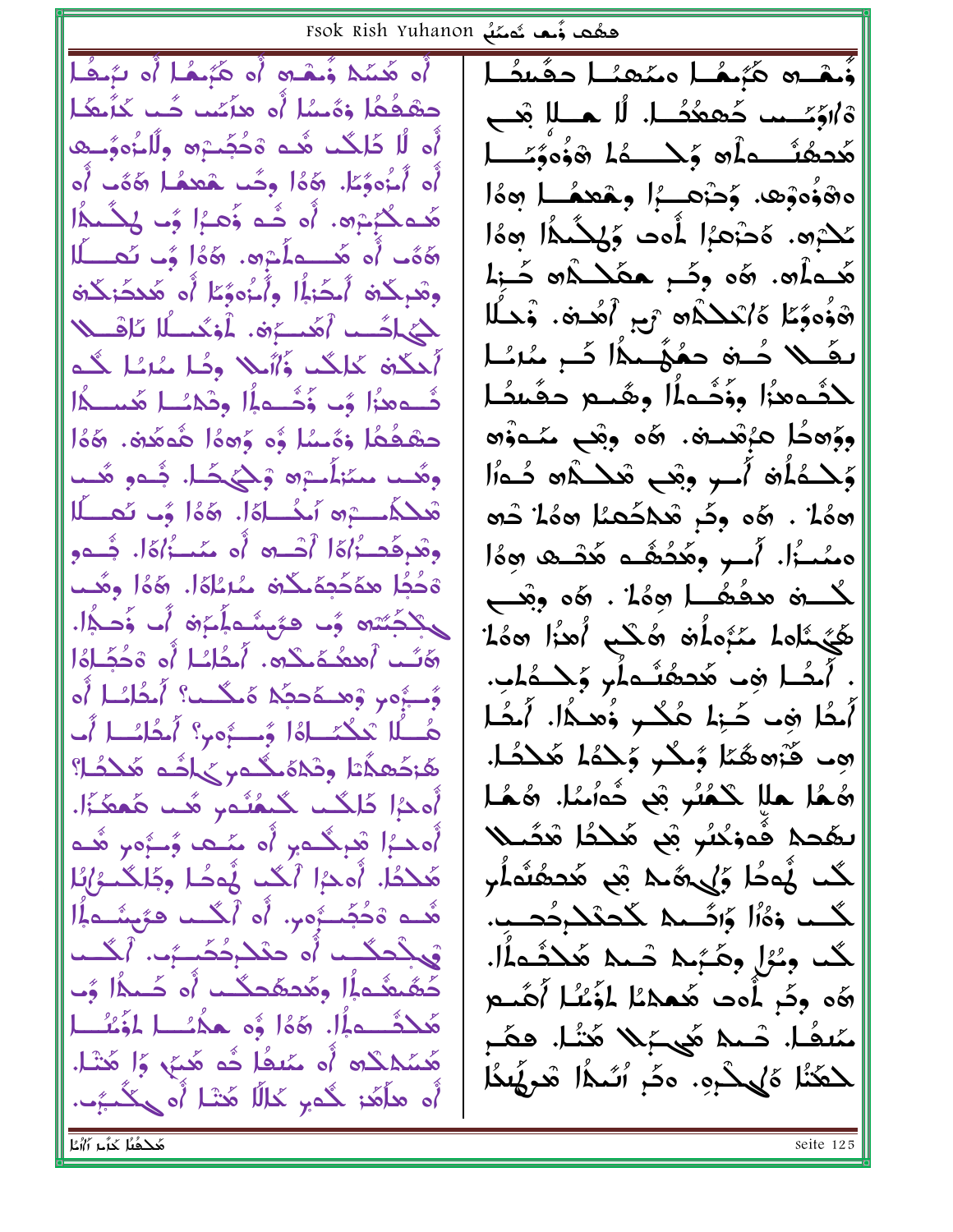Fsok Rish Yuhanon دَهْبَ بَا Fsok Rish Yuhanon أَه أَعْكَالَ وَبِ أَتَّبِجُلَ مُحَكِّمٍةُ}} أُدَّء حْزَهِــرُة. ـ هُــدَدُّا وتَسَّــدْا وأَوْهَــرِب وَْهِيْسِيْرَةِ. هَٰلاَيِجُبِيلِ أَوْيَسُبِيهِ أَلْمُ وَوُهِيزًا كَمِلًا رَكْسَرًا حَشَّمَاؤًا. أَبِيهِ وَبِ كَلِكُم رَكْبُرُا حُبِ دْحَكَّيْتِيْلِ 1⁄6 هـِدْا فُنُوكُمْ شَائًا. ثَمِ فَقَمِهُ كَهِكُمُ! وِثْمًا مَٰدَهَٰ سُلْ وَّهِ أَرْسَٰزًا ضَكَّاوَكَتْ: وألمعشد (صَدْمِداً) لِمُتَعَلَّمَة. هَأَهُمْ كُمْ دِكْرُهِ كُمْ يَكْبُرُا. أَو رَكِّمَسَا ەكىر ئىسىگا ئېقتىكى. قىھقىي لَمسكَاثِ. أَو أَسَّكَمَا وِنُسَكَّاكَا وَيُمِنُّطَ. لأَ**ممُـــة دفْـــە**مُرْسُ. ەُھــــەُوْا مهْدَدُه مْعُـفْ شُـه/ُعزّْئُوب ، أو شَــ |أُوهُـــوفِمُل وَحـــدُل. حـــوها هَكحُـــل أُوهُـــومَأَ/إَه أَخَـــوا هضَــووَ اللهُ أَه كَمْلَاثُوْهِ إِهْتِيْلًا. وَشُلًّا وَمِسْرًا مُعْطَيْلًا هَٰٓدَٰٓحُدُ أَه مَرَهمزَۥ أَمحَدَهَا. أَه شَملا ـُــــــوت أحدَّـــــــوسلا لَّاحُـــــوهُ ا. وْسْلَالِكُمْ أُوهُقُلْا رُؤُوكُمْ لْمُحْوِسِكُمْ ەَݣْرُمُطْ ئُوصُلْ بەَ وْمِ مَعْصَدْا لَّاكْتُوا. أُوجُد أَوُجْعًا يُوجُلْ. وَيَحْتَ هِدًا هَـُـا وِحُـا مُعِعَدًا. أَعْمَـلًا وَمِــرًا كَرِ مِبْلًا جُنْبُهُ وَكِبَا هَكِنْدَاً. لْكُلُّفَ وَفُلِّصَلَّفَ وُحَكَّـٰهَٰۖ إِلَّا وُبِ هَٰلِكُـُـٰدَيُّـا أَوَّهُمْ الْمُؤْمِنُ مِنْ أَدْوَاهُ مَا أَدْوَاهُ مَا مَا مَنْ وثَمْنُا مِسْلَمُا هُءمَٰذِهِ. مِنْهَدُا أُه ەَمىڭك مَـرُّەلُمْ كَرْشُەلُمْ ٱلْمَكْــَـٰكَـٰهُ. مِرَومِدُرُا. أَو مَسكَنِ أَبِ فَوَجِشُولًا. هُمكُـُ فَهُٰا هَوُهُۥُل نُعَـٰهُا وَُصَلًاا. دَّبْدَهِ أَلَّا أَهْ يَهْلُوا هَكْمًا. أَه هَسْكُتْ ەمىڭك ھُدھُتَەُلُّا وَمىڭىگ فُمْعَى أُه ثَـاك أُه أَحدُهُمثُـهأا. حُمثُـهأا أُه تحصما وتلائما مغمثرا وذلا تمللا مَمُا كَـهَمُلا. أَو شَمْكَـفَ أَو وَدُبُـل كَهْذَاهُ. هَمِكْكَ وْهَهُ أَهْسَارًا. وِكُمْ وُسْعَمُبُومٍ. كَجِبًا أَو هَكَفَلًا أُكْمَا هَٰزَهُومُاْ ٱلْمَوْنَكِـدُ . وَبْنَى خُصَـدُهَ لْمُحَزَلَمَ: أَو قَسَلَكَ أُوزُهَ الصَّنَفَ ەكزشەلمۇ كتشىخ كلكىمۆت. ەكتى دَادَـــــدأَا هَءــْـــا. أَه هُدَىٰ اهْـــــا أَه ەُؤُەرْھە ھُڪُلا تىقچُى ھُەوڭىُل ھَئُـر هُددً:شَـه إُل. أُهضَــه وُل وكتسُــكَلِهُ وَكَعْب هُعنُــا. أُهكَـــع أَجُووُــــها أُههَجَـــأَل وَعْنُـا دُّـابُا ولَٰا بُھْـد خَاقْـا. هُــا مْرِكْة مْكْمْ مّْسُورٍ أُو وِّسُّا كَانًا وِلًا وُّەوْشُى ھگَبْتَر ھُزْمًا. دۇگ لمۇڭرىن وْهِ مَكْمَلِيْهِ مْعِمَا وَّدَانَا أَهْمِ كَنُبُومِ وۡنَتُنو. أَه خُزُهُۚ لَٰٓا هَٰٓٓٓوَهُمۡا وَهَٰٓىٰفَا ۖ أَه هُزئــــا. أَه جَالِكْتْـــــه وَّثَـــــــْهَ لَا وسُكِفْهِ أَلْمَكْتُمْ بِيْنَ وْرَوْلُ مِنْ أَوْ أَسْتَتَكَبُّومِ أَوْحُدُوْهُ لَمَا هَرِهُمْا وُوطَّعْقَا لحَمُّلًا هَبُعُمَّا وَوْذُودُتَهُ أَسْتُفَ جُذَا وُسَنُبْقُولُمْ الْمُعَكَّدُونَ مُنْتَ وَأَوْكَنَ وَمَ هُكْده حْهَلَادُ أودْهِــزُا ودْحِمْ أَه كُــومُلَا هَزَيمُــا وِهُسَزَمِكْــرَهِ أَه مُحدُمُل جَرَّءِ ٱلْإِيْلِ seite 126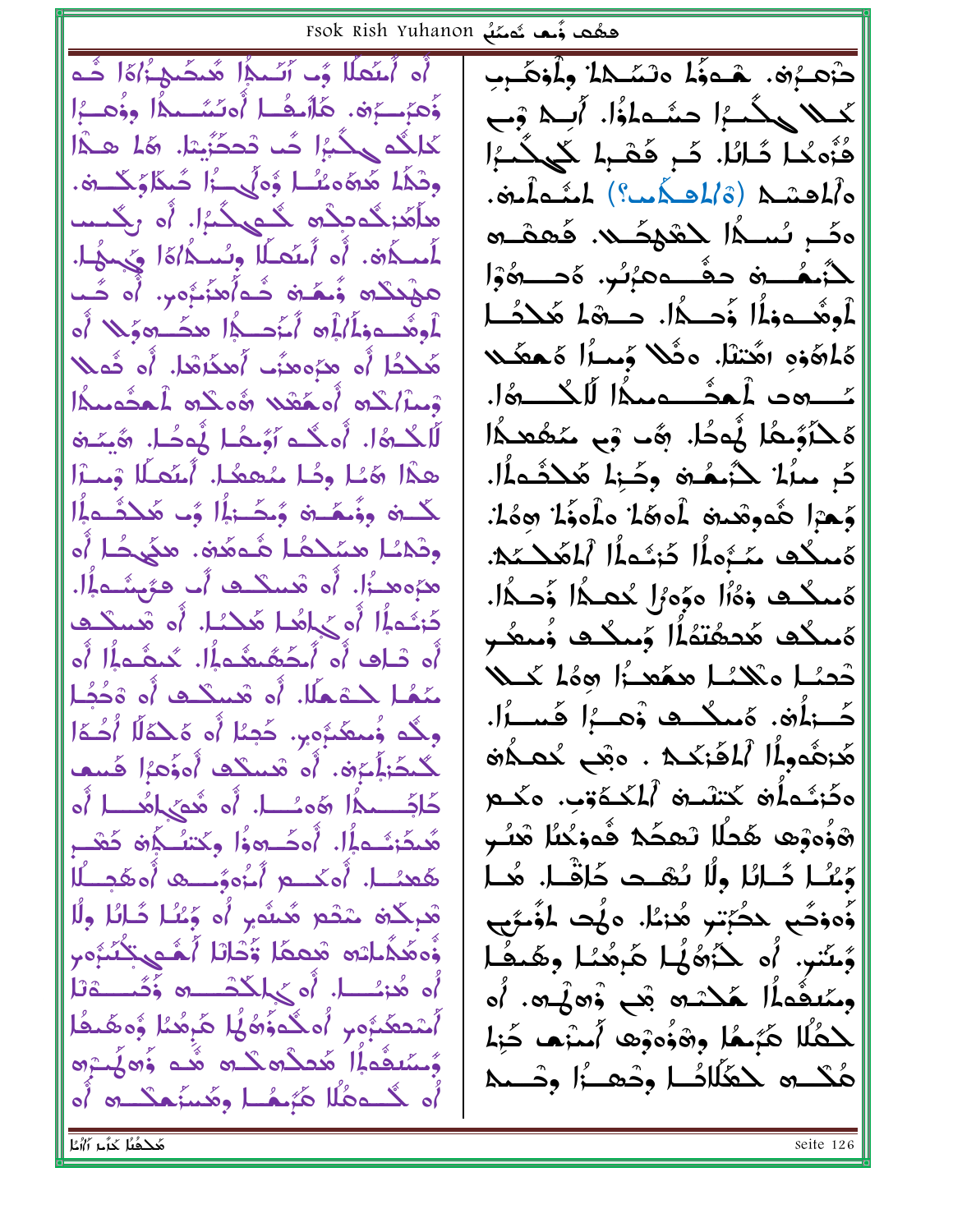Fsok Rish Yuhanon وَهُمْ آمِيْنِ بِهِ Fsok Rish Yuhanon هُالْحُبْرُهِ وُخُووُمِهِ أَو ذَٰأَامِلًا. أَو كُم أَكْتَبْ لَمَا أَلْمَعْتُ هُ أَحْسَنَ وَ أَهْلِ مِنْ أَهْلِ مَكْلَامُا وُوَجَّعْدُا. وَجَّدْ جَنْبِهَا وَقَالِمِيْهَا لْكُمْكُمْ نُمْرِهَا وُحْتَمَـرُا وَٰلِكُـٰـٰهَا ۖ هِهُمْ زُمْهُهَ. أَه لَكُمْ ثَوْقَوْا وْبِهُوْلُا.  $|\mathcal{L}$ حَوَى شَەھوْھ. أَه كَجِهْدَا وَهوە وِحُووُهُمُ | وُحِكْمِيهُ | كَـٰدُهِ أُوحُووُحْرِهِ أه لكميكُمُ! وهَوَّت حَكُمُ! أه لملألكته وَأَوْجِعُهِلْ أَو حَكَمَدِهُ ۖ وَوَوَجَعَلَا حَسِيمًا أَه عَلَٰلَــد وُه أَوُعكُــل أَه كُــد حُمّــز محدَّمِمُا حَذَكَمَا أَو حَقْمِدُوا تَكَبَّعُا وَمِثَا وَمِسْجِعِكُمِ كَيَرُكَّبِكُمْ أكْتْلَا وفَتِيْرًا ومْبِهْيِكِبِ أَلْمَوْهِكُمْ كَهةِ ٥، أو لَكَ تَعْمَلُوهُ! وَثَمَانًا كَهْــ; لكعَنْ هُومُا. وكَكْتُوْا هُو كَعْكْعُلْ أَه فَسِعٍ. وَهْلِيَ اِهْدُ وَيُدِرُّا لَكُمْ هكَحكْسٌ كُلْهِ لِكُمْمَنُ قُنُواُو فَ حْمَلِهُــا أَو حُدَدَيْــا. أَو حَدَــةُ بِٱلْ أُهزَّمَ، أَا حَمكْهَا شَمَمُهُ هدَهْدُرُنَا تْمِكْمُا دَٰا مُعْجَكْتَكُلُّهِ ۖ كُـُودُّوْهَ تُرُومُ ثَــــومَنْعُ أَو هُدهــــــرُنُا. أَو أَمنُفــــأَللَ ذَهُهُــا هَكَـــُا وَهــرُم هُــرْه. 1َا وْحععْتُنَا. لِمُّوبِ شَعِكْعُا شَمَنُو هَٰدِعَةِنَا كَمْكْتُمْا شُمِنَّةُ مُحْتَّبُرًا وَتَشَبَّل أَه ذَهُلُمْ كَلَّحْلَ وهَٰعُـمِلَهِ وُهِ مُدَّتِــْهِ. ەْھكىسُىل ەھْـــەۇل ھُرەدُ لَٰہِ لَٰہِ لمُوءٍ شَعَلْتُمُل شَمَنُو هَٰنِدِيَّا لَدَّنَا أَو كَعِنْكُمْ شَءِمَنُي هَٰذِهِــَٰزُلُمْ شَــٰءِهِدَٰٓا هكْسُا أَوْهُووُا هَرِهُمْا. لِمُورِ تَعْكُمُا ەدُەلا ۇئىل ۇوقدە ھَـْزَى ھُرمُّىلِىد خْمَمَّٰكُمْ هَٰذَا الْمُدَّةُ أَوْ الْمَرْكُمْ لَهُ مِنْ الْمُرْجَدُ لِّدَٰد شَـوْمِتْرَا حِمَّمُنُـل لِهُ! ضَعِكْمُـل وْهِ أُوهَدْوه هِجَرْهِكُمْ جَرِهَٰدًا لَكُمْ وَجُبًا نُـمنِّي هُـدهـرُبُـُا هُـرِيْـُـا وِكَـدُ ـهـدُا وَا ثَومِتْرَا حِمَّنْنَا. لِمُورِ ثُحِكْمًا تُومِّبُ هُمبَرْأًا. أَا حُمكْهُا شَمَبُ هَٰدَهِ بُرْا هُدهبُرُل وهُ1، هَ/هُمهُــا وُ حَكْمُــهــدُا لْمِعْــووُّة ودُه نَــولَمْ لِمُعْــوصُمْ( ەۋسئېلال ماەير شمىگىغا ئەسئان كىدىدۇئا ەھُمكْمُلُبْه كْمُه ومُصُبُه كَحتُب مكَمكْسًا وُحدُه شَـه إِلا أَه مَكَمَـكَمُسَــرَة كْدُا وِرَّدْهُا كُلُّهَ لَّا أَحْدَا وِكْدَّبٍ. لِمُورِ لْكَمَّبٍ. أَا حَمْكُمُا شَمِّئَةٍ مَّدْهَبُكُمْ تْعَكّْتُكُمْ شُمَنّْهُمْ هَٰذِي الْمُؤْمَنَ الْمُسْتَوَاتِكُمْ أَلْمَا الْمُؤْمَنَ وِتَكْلِثُورٍ ۖ هُوَقَتَرَا ۖ وُهِـتَكُلُوْوَا ۖ أَرْبِزِبِ هُوهِ ۚ وَوَحُوكُمُ اللَّهُ وَوَوَاتًا أَضُوبِ لِمُوبِ كَعنُــدمُدِ. 1⁄4 كَعكْمُـــا تَــدمَهُـ تَعكَّمُا شَءِمَهُ مَُحْمَدُوْنَا وَجَعَنْكُ كَحْمَدْتُلْ. وَحَمَكَكُمْ خْارْقِنْبِ وَصِتْكَالَ كَاوْنُكُومِ أَ تَبْتَغَا وُهِ هُلِكُتْرَهِ وُهِ أَكُلَّ هُكُلُّه وُاُهًا كُلاً شُوْوِبُ. هَكْشُعَهُ كَمْلًا شُدْوَوِبُ. أَنْ اتّْخَلِطْدُوبِرِ كَاتّْبُبْلُوبِرٍ أَ حَاتَبِ هَبَتِمُهُا ذُهُد وَحِزًا جَهْد هَبْتُمُكُمُ أَنْمُدِهِ وَهَأَكَدُ الْحَكْمَدُهُ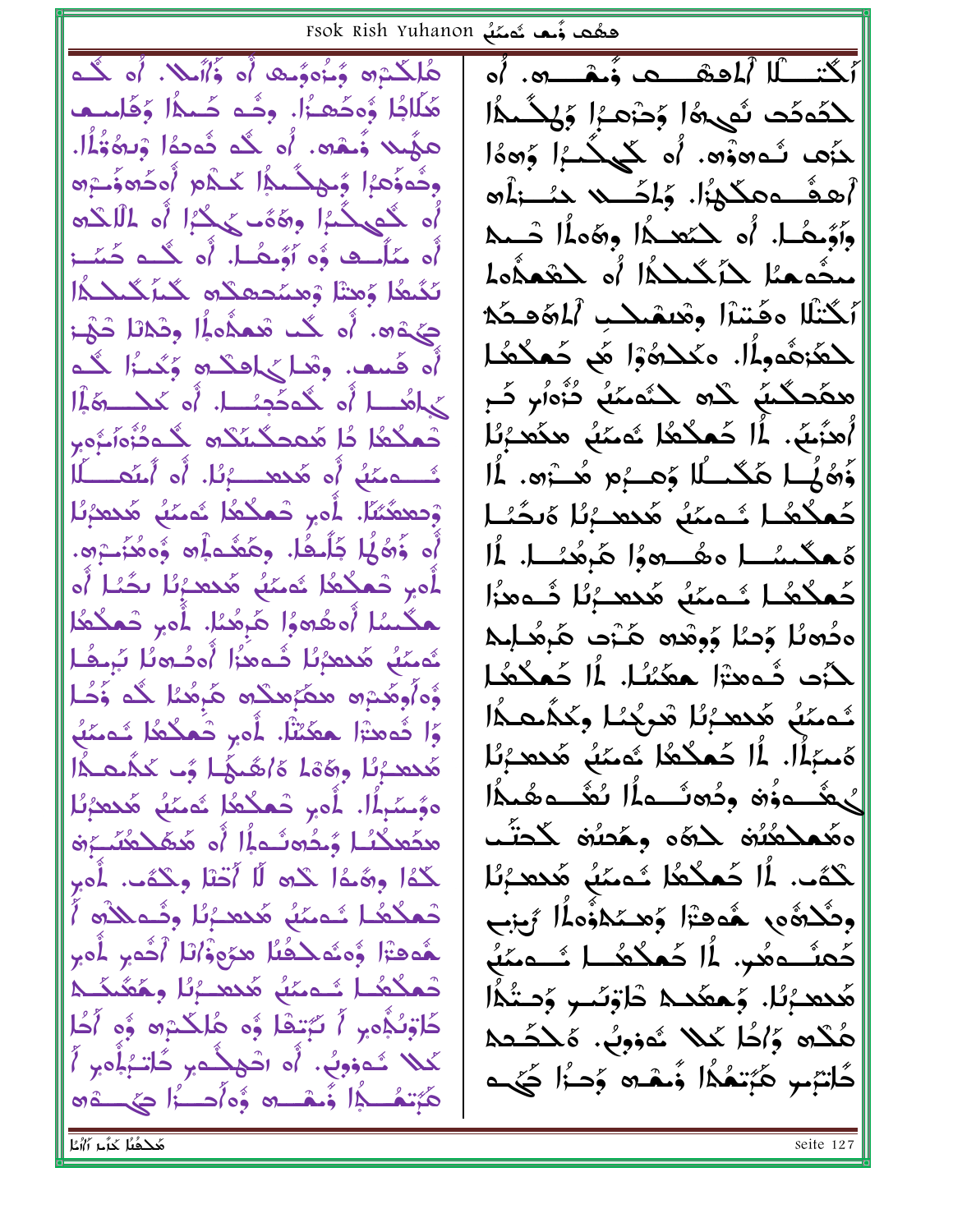Fsok Rish Yuhanon فَمَمَّةِ Fsok Rish Yuhanon ونُـــدووبُ أَدْ سأَالْكُـــدِ وكُنْلُـــدُّوبِر أَ شُەووبُ. ەَمسَلُما ھكْتَىب تَھُسَتْدَ تَوْمِيًّا ﴾ هُومُا هُرُهُا وتَسْمَ كَلا كُنْوَمِمُا هَٰبُهُا ثُمّ تُسْمَ كَلا وُجْهُرَهِ وُّىڤە وُه هُزُمُوه كىلا ئەزول غُەھُل |وِهُٰنُو كَلا شُوْوِبُ. فُهكَــو وِلَا هُـمْ ألْكَـــمبر ولًا هُـْــــع جُـــلِلْمبر شَنَّائــَــب كُىكْتَــِّبَ نَشْـا أُنــەُلُم. فُــەكَـىر وهُــوكُبِ هَــا تَشْـا. هُودُـا أَكْــوبِ وَسِيَٰكُمْ إِوْزًا لِمَكْتَكِمُنَا وِلًا شَكْفَعَت. وْسِلْكُـــوبِ أُوارُّاً لِمَكْمِثُـــا وِلًا دُـــا لْمَحَْسِ وِهَٰا مُبْنُلِه صَّه هَٰذَهُمَا اُ مُحفَّفَ عالَم أَوْصًا أَكْسَمِ وأُوحِسُرًا كَمْسِعْ وْهْمْنْسَا وْحَسَّدْهُ مِنْ شَرْبِهِ دُاهْدەءُبِبُمْ شُبِّ هُجْدُوءُ ُالْكَلِّهُا وُّومُتْلَا ة/اهَيْعِيهِ. في هجّب وكيم بِرَّتْ:ا وَحدُه محَمَّدهَا هُوصًا ٱلْحُـورِ وكَاهَـا ھُىعُا قَـرِہُر. ەڭـــــو كُنەُتْـا وَــمَّـــــو بِرَّبْزَا هُسَّكِلُّامُا أَبِ سْرَرُجُومِ. أَوْجَاهُما وُّەدْتُر. ەھُھُا دُنْتُمْ ھْتُر ھَمُّسُل تْعَفّْتْنَا وَهُنَبْعَ أَنْ وُدْفِنُكُومٍ. أُدْخَرُا ِ ٱلْحَكْمَالِ هُمِنُـٰه وَ مَعْمَمُـٰلِ أَو هَٰذَكْمُنْدِرَهِ أَه هلَهِهُمُبُوْم حَشَّـهِكُمْ أَه وَوَحَّـوْمٍ. |أەفشە. وَلَمَّتْ كُم حَبْ رِكْتُهُاْ| وُاكْمِكُمْ كَا رَجِّدُبُّتِهِ أَ سَقِيْجًا وَهُم مَتَقْتُمُ الْمَعْمَدِ مُهْتَمَنِ مِنْ الْمُنْقَضَ هُكَفُسًا مِنَعكِنَسًا ثَــوَكَةِ أَب هُدْهُنُـه، مُهْرَى مِنْدِهُو حِنُـهِ مِوْرَه. مَكَحُفُهَأَءَ وَاحُدُونَ أَوْ دَوَ مَعْ اللَّهِ وَأَوْ وَ وَ اللَّهِ وَ اللَّهِ وَ اللَّهِ وَ اللَّ ەؤىئىشقا كھنىتەكىي ىأمىشۇە أُهوهُننفُنَا كَبَا هِنُقَهُنَىٰ أَننتُوا أَجْرَه مكلفُتُملُه مثلافِسْت بْمِ كُلاهُا أَه∫َٰٮ تَحَدُوۡكَاتِرُهِۦ ۚ وُۡصِمۡكِنَّا ۚ مُحِكَظُۖ ا ەئكەب ۋېپ ئەگەن ئېھىماھ. أَه شَمَلَكُمْ أَتَّى بَاسِمْ أَه أَ هَنَّةَ مَاسِمٌ ەُوڭشىھ مىگ كىل أسىر شىلىگەت. كُــه وُهميْسْـرْه. أُه وْهدَجِيْسًا أَسسًا ەُولْزەگى خىشىگىر أَئەلمە. دۇنىئەا ؤُهِنِّي بُموَى هَٰذَكَاتِهِم. أَو وؤُوهِكُنَّا حَنَّفَـمُـدًا وُـكَــ وُسعـدُر منُــدحُر لِحَمَّعُـه أُوبِ جُـالِهُ ۞. أَو وِهَٰىـهُ مَـُـا حَـا هَنُّمُعَيِّنَ أُوفِيتُعَيُّونِ أَو أَبَّ يَنُوكُنُّونِ أُس هُـُدهَ: ه، ه ه ه ه ه ه ه هُمْ الله ع بُّدوُّه هُدفزُتِره. أَه وُحطًا 20كُل هُزْئا وِلْـدْفَـٰٓوَلِ بَٰى ۖ نُـٰٓىٰ ۖ وَوُّسُٰا. ۚ هِ بَعْبِ ۖ شُـٰهِ وُّا وثُمكرُبُما هُمنُنُي الْوُمِنْفُــع أُمعُــب وَيُجْوَلًا. وَقِي وُوحِيدًا وِمُبْسَلًا. وَقِي ثَوْدًا وَّيُحِيَّدَهُ لَا. أُوهُد وُّوِجِعاً مَّذَبِّخُلًا. هِهُمَا كَنَبَرُا. هَ/هـهُ| كُبِ وِتَحِصْرِ أَه هُدمهُكُا سُبْرًا هُدْا. أُهمُدَمَكَ فَّاوْۤا وِو۟ەمُـا وَٰهٰٓآدَــ كَعُـزُه اُبِ. وهَيعُينَا قَاوَّا وُب وُّوسُا وهُـزَىٰ لَكَـب ەَھنَىسًى لَالْحُدُّەمْلُر. ەنىھە ئاشلا هُزُّەلٖۢىزُەپ اُەھَٰڋٛلىنُىپ كَلْىلَكْتُەدٖۢلْىزُەپ مُحَدُّمُا جَنَّبِ ٱلْمَالِ

seite 128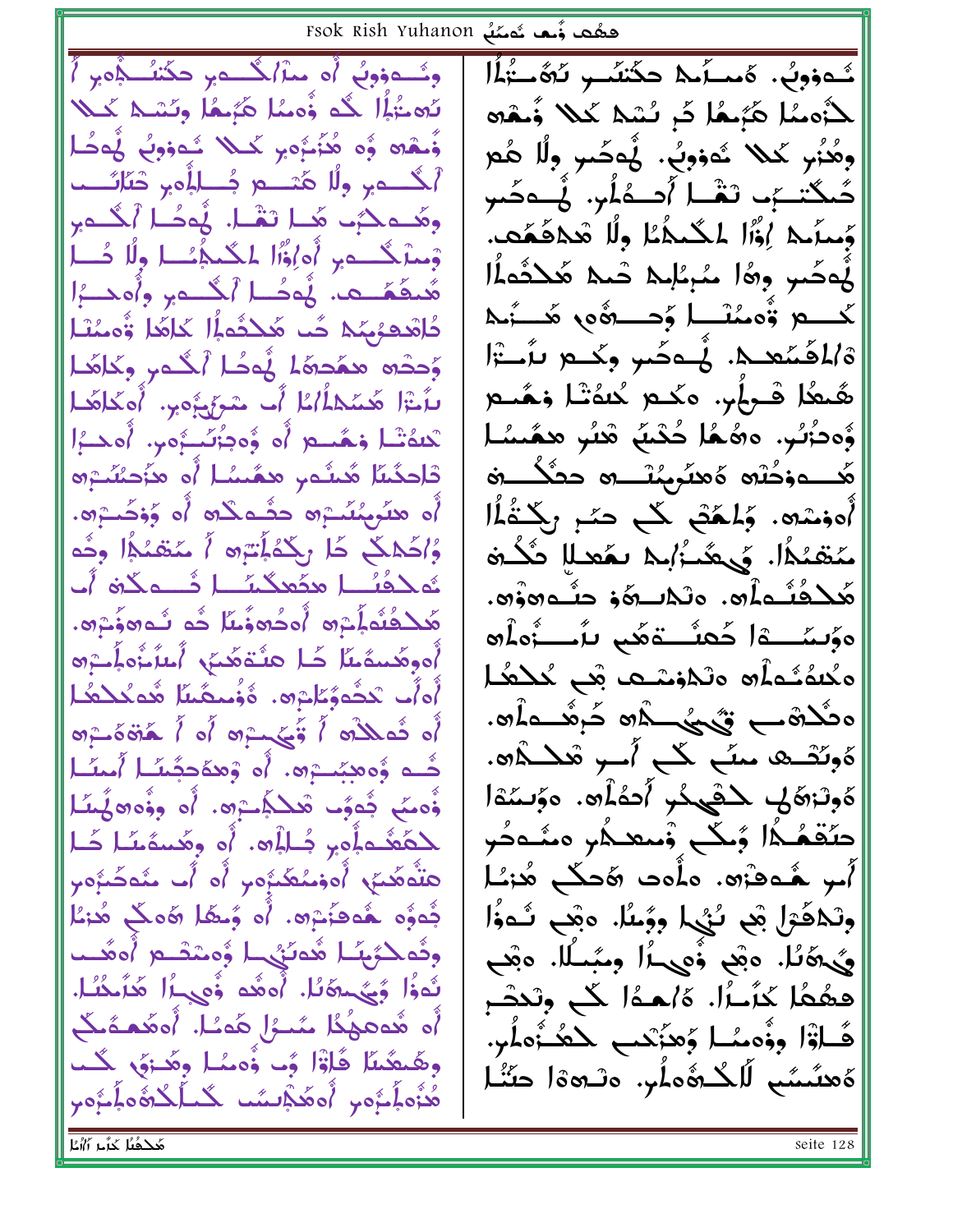Fsok Rish Yuhanon فَمَمَّة Fsok Rish Yuhanon وَهُمَّنَا أَحْسَا وَهُنَّفَ أَوْ رَحِنَّنَــرُوبِ. وِكْتِبْبِ ۚ رَحِنُنُــر. ۚ دَـُـُّوَءُاْ ۖ وِحَــٰـٰمَٰرِ. ٱ٥ڬؙڹٛٱٳ؋ؙ٥ڞؘۿؙڋؚ٥ڔۦ۩ٛۊٮٮٞٮڠڶٵؖ۩ٮٮٞڞۘٞؿڟۘٳ ەۋمىغا مىڭتىدا كىشىر. مەھ خُه و*َحَانَب*ْوَمِ أُوهُد*ُ*هِمَّنَكُمْ هُوَص*َنَ*ا لْحُـــرِ ـمُوصِبُــا ولُومُكُما. ولَّاضُــورِ ەلمەۋىكا ەڭداڭئوم اھگە ۋەسىئوم ەَݣەمىُر ھَبْىغَا. ھەڭل ەَحتىلىك lás láriol حمأها هُـلًا وِتَعِـدُا هِدُّهِمْدًا. هَـعُيُّـا نَهُــأَا هْعِمُــا وَرُوُحَــٰـٰ دَاٰلا وَالكـــبِي حَاوِحُـــا. وَهزُم نُوهِوَا لِحَسَّوَيُـا. وَأَمَلِّ إِ وَهِءُم ەَھۇھُدەپ ھَےُوَ كَدَهُـا تَوَّجِئُـا شَدَعَٰلَ هَٰلِكُمْ هِعَيْنُا. ۞ه وَ30\$ هُمِلُوه قَيْرَهُا دُّوْهُ! وهُمَعِمُّا. هَدْلا رِكِدَّهِمُّل وهَّوْمَبَ هزَهسُا. وهُــولُمْ تَهِـزُا هِنَّسُكُـا. لْكُمْ هَزُّەدْنُدْ *\$ارْتَكْ*ىب شەھۈر ھ*ڭزى*كىم ەَهشَــەزْلُمْ ھَجــزُا هجَنُــاِئا. ەزْھَــم هَٰݣُا مْكَـٰدًا وُجِّحَـٰدُرِ حَنْقَـٰهَـٰكِ. أَحْتُـٰا ؤُەھىُنُـا ھىئېنُـا. أَبــد ھەَب مىڭگىپ وَحَنَّنُا وِهُكُنَّهُ لَهِ نَوْهَا وَقِي وَّوِيحاً أَهُو كَنُسًا هَمْقُىقُسًا لِمَعْـزُنٍ. وِهُمَّــٰلا بَهُه ووَّىنًا تَدْوُهم. مغْوصُلُ ٱمْكُرَّا نَّهْـعَـ لگىر. ۇ*نىڭ*قىلىگى م*ئىق*كى ئەسۇھ*ت*ى ِكُبِ. شُهُّا÷ كُرِجِّةُ مُن مَكْشَعِهِ ۚ فَاتِكَى مَا هَقَدُكَهِ ۖ وَرَجْزًا رِجُمِلًا وِجِوَدُمُا ەَرِجِّقُلُ حَحُدُمُر ەَىمَّتْ جَي آتْنَا بُنشا أَهْدُا كُنْ هُٰٓئِنَا كُلُّدُهُا خُرَجُّنَدُهُ ۖ وَ هَ هِنْنُما وَدِهُ كُماً!. وتَرْسْما وِحَتَّوْهُ!. وَّاملٌ}ہر ہھُدھہُرُر ھُنھِ شُمنَکُ. ڪلُّھالُا هَـُــٰقَهُدًا وِهُكَنَــبِ هُتُــٰدًا هَـُــفَقِدًا. سَمْتَهُ مِهْمَدَا وَتَعَذَّمَتُ بِمَعْدَهُمْ مِّتَوَجِّعَةٍ ەتملاةا مېّ ەڭتئې لەشەھھا وكھُس كَسْهُامَّةِ حَثْمَٰلُهُ وَتَعَذَّكُمْ كُلِّ هُشَاء حعَكثَــه/ُا وَحعَنَــا. وتَسْــعا حُوجسًا. هَـعثَـهُا. وتَـدَفَـرَا فِي هُؤُووْها شَدْمَـرِكْنُا. ەتكىلا لُمؤجدًا. لَاجًا مكْحِزًا مَحْزَمِيْط ەتمكىب ۋىيغا ةيىشا قىي ھۇسمگىگەلُر. هَّبُـمُّا هُدَّدْخُلُو. هُـمُّا \* فزەهدە ّ هُنَّ هَ اللهُ) لمُكْلِعِي \* لِكُمَّةَ هَكْشًا، فَيَحُلُّكُمْ كَلِمَّةٍ، وَلَـْرَوْمَ إِلَى حَبَّمٍ هَـٰمَكُمْ وَمَكْتَبَةٍ وَيَمْكُمْ مَكْحُمَلُهِ. مصَّرْوُه عرُمُحمِهِ خُامْنِصًا وُوهُما. ةُوفَّف حُمشُمْتُوه لِلْعَجَّرُحُمِ ومَّهِـلًا. وكْنْ حْتْدْبْا مْتْكَحّْلْتْنْ نْتّْقْفْ هُدْسَا حَمّْدَهُا وِكْبِكَاوْنْ حَشْنًا جْزُنًا \* وَرَجِزًا هَرِؤًا هُو كَحِدًا لِمُوؤُمُل <u>شوا</u> أَى نَعلًا وَّه وُهجُرا وَّا هَٰ\$ِسُنُتُوْمِ خُـا كَــرِ گَـــەھۇلا وَھتَنْسُلَىــو ھكعاْئــالِــد هكمازًا هُلُّ تَعْلَمُهُ هَشْمَهَ مَعْشَلًا. هَنْس همُعكسًى. هُــَى تمُـــه همُسُــا وْالْكْسُلْ أَهْ يُوصُلْ وْهِكْسْسْدْ هُــوْ هُنُـهِ وَحْــةُهِ وَهْ وَهُكْسِـهِ مُحدَّمُل جَرَّءِ ٱلْأَمَّا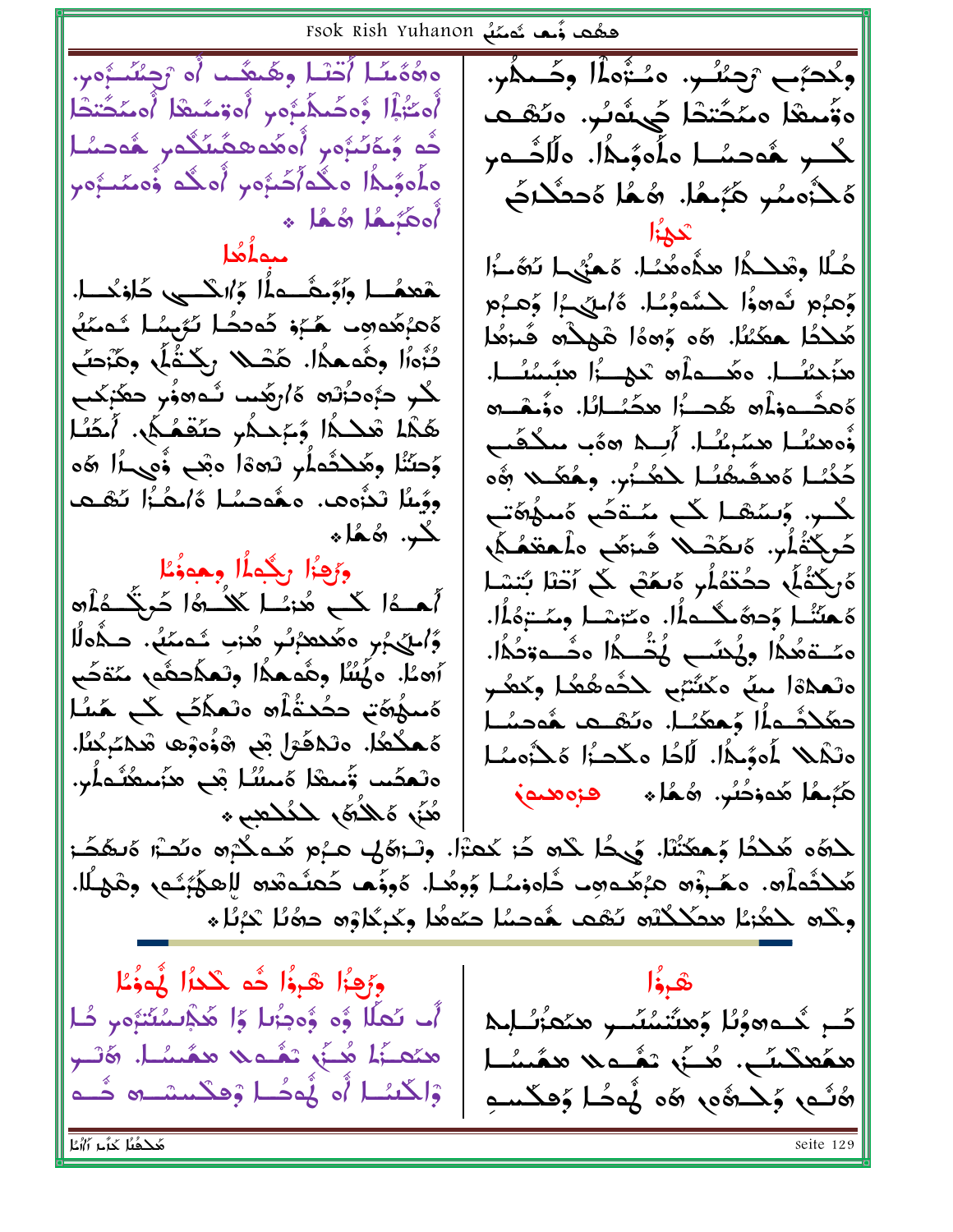Fsok Rish Yuhanon وَهُمْ وَمَعْهُمْ بِهِ Fsok Rish Yuhanon دَٰٓتَمَدُومٍ هُمكْسُلًا دُهُنُوا وَالْمُقَالِ أَه حَدَٰهُب فُمكْسُلًا كَعُبُزًا وَحَتَّـٰا هَالَ لًا خُووَٰىٰٓا وَا حَتَّةِا أَو وَيٰٓتِنَا فَاتَّعَبٍّ هِهُا حَرْفُي الْمُحْتَرَا أَه وَإِيْجِنَا حَكَمُوهِ. أَلَّا جُـوَرًا أَحْسَا هَّزُـــٰٓزَا وِهَيْ كَمَّــٰـٰٓزَا. أَلَّا أَسِ حَتَنَّا هَٰٓ: ثَالَ أَلْمَحَـٰٓ: وَ وَهَٰٓ: ثَارَ أَحْكَا كُمْ شُمْلُوْنُا شُوْمُئْعُداً وُاُضًى. أُو |كَتَمْ شَاؤُنُا حَبْسَعْدًا نَمْعَهُمْ. هُ/ف دُّەمىمُهُ| وَهْدَشًا لِمُحْتَدُّا قُاۋَا دَهَّنَال حعْننُــا وِيْتَعْــا لِمُحْمَّتْـا. فَــاوْا وهُعدَيٌ. سَرِ تَـٰهَـٰذَـٰهُٖٮ أَه تَـٰعـٰهُٮ أَه ھفَعلاَتُہا سَمِدُیٖ. سَبِ کَمْکُمُب كَاهُال. وُهلُل مِنْعَـزُل كُـومُدُل وُودَوْهُـا وضَعَكُم وَحُمُلا وُومِنْنَا مِنَعَبَا لَحَمَّرَا حَكَمُنَا. وَكُمْ وَفِيْهِا فَيَعْنَوْا كَلِكْتَ أَنْ دَّوْهَا حَقَيْتًا. وِكْنْ كَعْخُومْكَا شَوْا ذَهُ لَمَا هَرِهُمُا أَه أَسْرَحُ المَحْبِهُا. شَمَعُلُ مَحْمَدُ الْمُكَلَّبِ هِ وَهُ يَسْكَبُدُ أَيْسُفُرِيَّ وْهِمُــــا وَُحْـــولُرُوم مِمْـــرُو. 206 وَا ةُامِلَىٰ أَكَمَّتُ أَنْ شَوْمَتُ 60 وَهِجْم هُوهِ ۚ وَ ۖ مِنَكُوْوَلِّي ۖ وَ. حَضَّوكُوْ أَ هُــــأه أم أحــــدُوُو. هُء وِهْـــدهدُ! هُدفَرَا أَوْخُسًا لَّا دُا مُدِحَوَن. حُكلا وَهمَدْوُهْاه حثَكْـ هُورٍ هَقِهَمْ وَهُمْ وَهْلَ وفَمْنَا تَكْنَا أَه مِنَكْنَا مْنَا ثُبَهَ أُوْحُـــا لًا مْحَالِمُنِــــز. مْــــوْبِ وِوَٰمِ هُوجُعْظَ وَيُغْلِ كَحِلًّا هَٰٓإِهِ أَبَّ كَجِلًا ەَھككـــا ەبْعــا ھُەڭنْھَــا وُحتَنتُمُــا. هَيْتُمَمَّا. كَا اهْتَتّْبَلَّا وُهِ وُهْتُنَا هَيْتُمَا قْبِيْكَا هُوْا جُسِيلًا هَيُبْعَيْدًا. كَسَرِ لَّكُمْ مُوَهُلُّ وُو وُوْمِ رُسُوْرُهُ وَلَى الْمَحْمَرُا. إِنَّا كَرْهَدْ: أَلَمْ وَوْدْهُمْ لِلْمَحْمَلِ حَكَّدْهُمْ لَهُ مَا الْمَرْمَل دْهِرَّمِشُـهلُّا كَاهُــه تَعمُــا وَالْأَحتَنبَرْه وؤُهدُتُه هكعُرًّا حمَّرُّهاً اهدَّرْهُٱ كُم لِحَرْضَـ هُـ مُرْحَمُـا. لِمُو تَعَكْمُـا تْعِمْـا وُحِتْنِــةِ ۖ حَــٰهُلُمَّ هَٰـٰهِ حَفْـا ۖ ـٰمَّا ذَٰوَٰیُ) هَٰہِمُنَا دَامَُنَا ثُم جُنُوعُوا مُن كَعِنْتُمْا مُعْجَبُا هِؤُهُهُا مُبِعْنَا. غُمِّمُعُ أَنَّ ذَكَٰلٍ وَا دُقَوْلَا. وَشَّمَ تُعْدَهُــا لَوَّجِيب هُـوقَةَ الْمُنْزِبِ شُومَعُهُ. وَّذُـا هُدهُمُا هَدًى أَه هُدكْبُتِرْه أَه تَبُـدًا. أَه حُـــب منْـــــزاًا. أَب الْوَجَّنُبـــــــرْه أَب وحُـــةَ لَا وَحِبُعُهِ هُــــا هُـهِـمُـُـــا هِهُا مكهماً. أُوبر مُعكِّمًا مَعْدَبًا أَو هُــوكُـْرُهِ أَهْـُـلْ. وَكُنْـــرَاْلُ الْمَوْكَـــداُلْ ذَهُهَا هَٰبِهُما هلَهمُا هُـزَب شَمَعُهُ. أَه وَحْدَه لمعُمماً!. لَمَا كَعِنْطُا هَدِيرُنَا هَّزُهُمْ هَدَهُمْ أَوْهِ مَكَمْلًا هَهَّنْنَا وَوُوَقَمُّا ىگەھَك*ىڭى* ئېڭغان ماھىر ش**م**گھ*ى*ل هَدهدَّسُه همَد أو مِنْكُمْلِ هِلْمُسْلِ. مَّدْهَرُنَا أَهْ ذُهُ لَٰٓا هُرِهُنَا هُـْ: شُـُمْنَكُ وؤُوحِدًا لِحَمَّلَاحُـــا لَيُمِـــز 20مَحْ. لَمَا أَه مدهَّدَ زُنَّا وٌب هَٰذُشُماً اوَّب هِمَّنَا. كَعِنْتُمَا مُدْهَبُنَا وَذُوُهُا لَمْ هَرْهُنَا وِلًا شَّوْلًا وَا بِحَثَّا أَو وَجِحْتِيْنَا أَوْهَٰذَا لَ مُحْدُمُا حَرَّم ٱلْمَا seite 130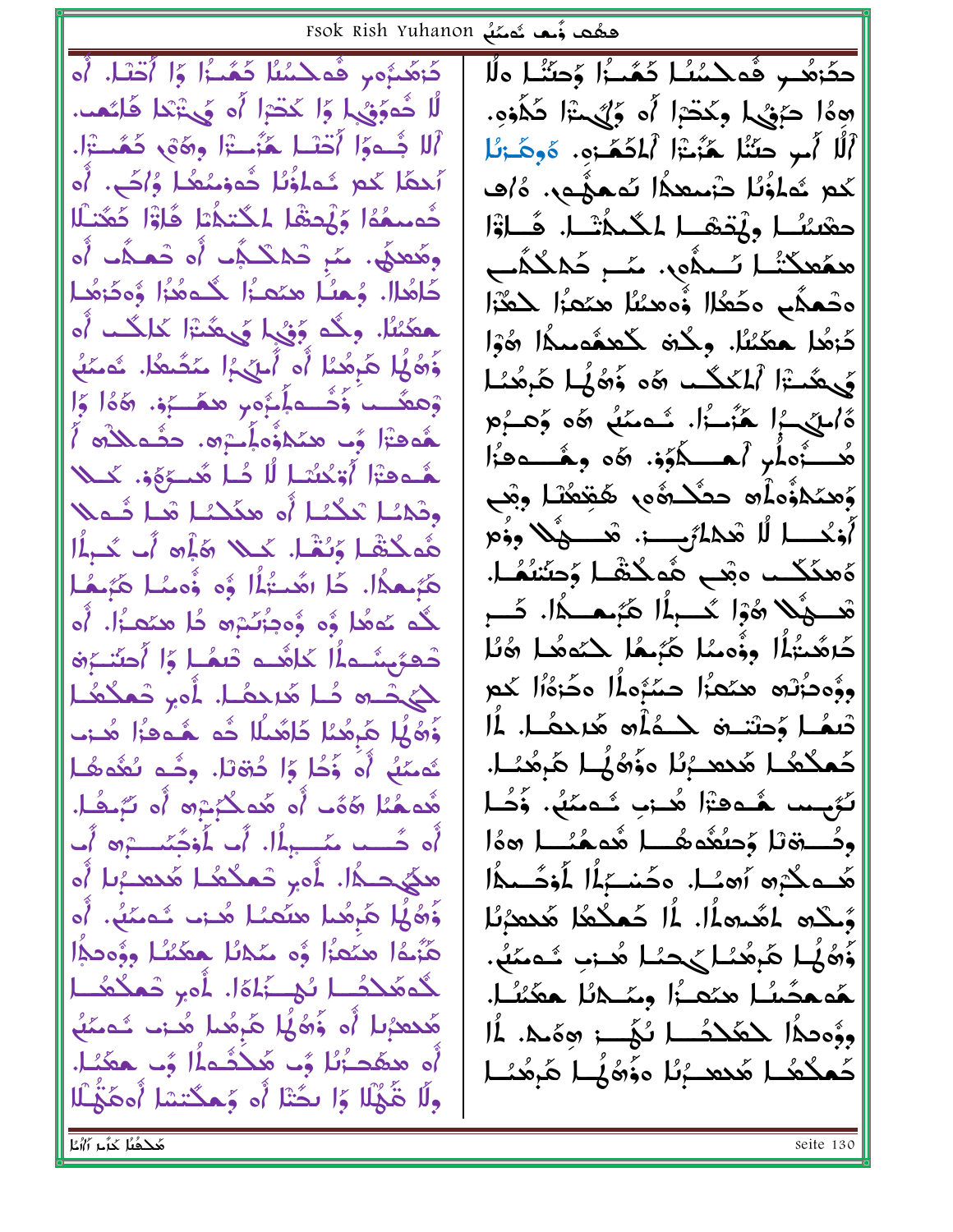Fsok Rish Yuhanon وَهُمْ آمِيْنِ بِهِ Fsok Rish Yuhanon وُهِ هُنُوا وشُملًا. كَمَا أَحْسًا وَالْمُحَمَّرْةَا حْكِمُ الْمَنْبِ شَمَعُهُ. هِهُكُمْ هَٰذَكُمْ ا ھكَھگەي. أُەير تَمْكْعُا مُعْجَدُنَا وَحِعَمًا وَحَقُوكُ بِكُتْبَا هَجَدْتِيا. ؤَهِ بِكَمْنُا وِهَٰبٍ حَكَمْاً. وِحَمَّدَت وِهُوَا هِ مَهِكَـتِ هُــْزَا فَلا عَــْـرَّا وُاصْـَرْنَا اقْبِلْكُمْ جُدِيلًا هَزْجَكُمْ وَهُمْ وَمَ وَمَّد ﴾ [ حَمكْعُه مَكْمَدُ وَكَمْنَا لِمُحَمَّدًا لَّهُ مَنْ الْمُحَمَّدُ تَعَكَّمُكُمْ لَمَرْدَحَتَّمُلَّا وَلَا وُٱكْلُمَكَّمْ لَهُمْ بْعِي هِعْنُما. وُهْدًا وِتْـ30\$ مِبْرَىٰہا حَدَّىعِدًا أَو سَدًا بَاتَبٍ أَجْرِبًا وَجَدَٰةَ! لِكَبِلًا هَبَعِدًا. لَمَا حَمِكْعُا شَرِجُنَا هَّرْتِمْهَا. ولَّالَمُّوْلَمَ دَهِدُوُّا مِحَمْدِهِ جَدْرِهِ. ووٌعُلِلٌتمَـــاتِ حَدٌمِـــدُا ووَمــــرُاْل لْمَامِ تَعَكْفُ لَدًٰا أَو حَكْسًا. أَو وَحْكَفِلُمِسَى حَمْسُوٰ الْمَعْكَسِينَ لَمَا وِذُبٌ مُحِبْثَهِ لَكَسِيمٌ مِسْؤُلًا وِهَٰاتِيهِ. لِمُورِ كَعِنْكُمْ لِحُمْلِ هَعِنْكُسُلْ. وَهُـْوَةُ تْعَكّْتُمْ وَٱوُدُّا هُـٰهُۥ وَآوْحَكْـِ مَحْـٰهِ لَا أَهُوفُ هُنْسُدًا إِسْتُرُبُلُ لَٰلاً أَيكُمْ وَهُسُعْ. ىڭتْا أە مىۋوڭدە كاھّا ھڭتشا. ماْەير لِمُأَكْمِكُمُا أَكُوُّا يُحُالِ وَآؤُلا كَلْمَ تْمكْتُدَا هُـلَّا وُّكْ وُجِعْكْيشُـوءُّا. وقْداً ىدَّتْـا. ەَجمــرَى كَـــم ھكْتشــا. لمُّا كَنْݣُوهْ وُبْ أَهُدْرُه هُمَّنْكُلُه وهُدْكُمْ. كَعِنْدْهَا وَجَا كُلًّا وَجِعْنُسْمَاًا. وَقِي وْمِحْكَرْمِدْلُو لَا مُحْكُمْاً وُحْمَدُا. لِمُورِ حْمِيهِ دَٰرْهُمْ أَوْاهْدِهِ هَنَّوْسٍ وِتَرْتَحِيهِ تَعطُعُا مَٰنِعْبُنَا وُءمُنَيْءِ۞ وتَعرُضِنُهاَا |وهْزَهُمْ هَٰلِكُمْاً| وَحِعَمًا. لَمْ هَٰمَلُكُمَا معتَّزملا به ومُلاعلا به لا يه دُ |هُدهْم هُـنْزُه. وُحِـرُهُ} هُـرْمِ أُوْتَــه لُددُن وُعدُدكُ مُبْتِرِه. لمُوبر تُـمحُدُد حنَّـوت عُكْـرِلُمْ. لَمَا كَـعَكْمُـا عَكْرًا عَكْرًا وَمُنْعَكَلٍ وَشَدٍ إِوَّٰٓا حَهَّبٍ أَن شَد . وَمَسْعَدًا. وَحِلَّوْاً ٱلْمَحْشَى هَجَلَوْاً ٱلْمُحْكِبِ. إِوًّا مَدكَّرٍ. أُمِّر ضَعكْمَٰـا هُـمِياً لَمْ هَمَكُمُا هِيُمالًا وَسُمِدًا. وَحَدَّمَـدًا وَسُبْعِدًا. وِكُبْ هَـٰذُا حَضَّرْأًا رَّدَّتْ. أَو حَمَّنَ أَلَمْ أَهْدَى مَمَّعَةُ أَرْكُمْ أَهْمَّت مَعِدُ الْمُهَا هُمِكْكُ مِكْسِمِلْاَهِ أَ لِحَثَكُوهُ وَ حَقِقَا. لَمَا كَمِكْعُا قَنْزًا كعقْل ـ أهبر شمكْعُل ثَنُّوا مَكْمًا وصُّب تَعمِدُوءُا وً خَلِكُةً وَ مَحْكُما هَتِنُـٰهِا مَكْسًا وحُسكُــهلًا وحَكَـــه هَكْحُـــا مَكْتَا مَعْمَىٰكَــْ مِ. أُمْرِ صْمَكْمَـٰا أحمكيه هُكْتُ هُنْكُمُ سَكَنْكُمُ أَلَ هُعزُههُــا مَكْــا وُه وُهمْــا هَرُـمُــا كَعِنْدُمْا أَثْدَدُا مَنْحَمْا. وِذُهِمُا هَبُعُا اقدنكه أقده. لمُوبر تَعْمَدُهُم أَهْدُا أَه اهَدْ دَهِ. لَمْ كَعِكْمُا أَهْدُا عَهْدُلَ دَٰ: وَهُـلًا. وْهِـنَدِّه مَّـ دَّـزَا أَه شَه مىڭىف كَجْشُل بْكْسْھْ كْسْھُعْلْ. لْمَا مىھُعْدا ئىنىپ، ماْەير كېڭىخىل ۇجئا كَعِنْكُمْ لِمُوْمِنُهُ لِمَنْكُمْ وَالْمُحَمَّدُوا وَالْمُسَارَةُ الْمُؤَامَرَةُ الْمُؤَامَرَةُ الْ كَعُسْزًا. وضَّم تَعَاوُا وُه هَٰلِكُمَا هَٰعَلَهَا

مَحْدُمُا حَبَّى ٱلْأَمَّا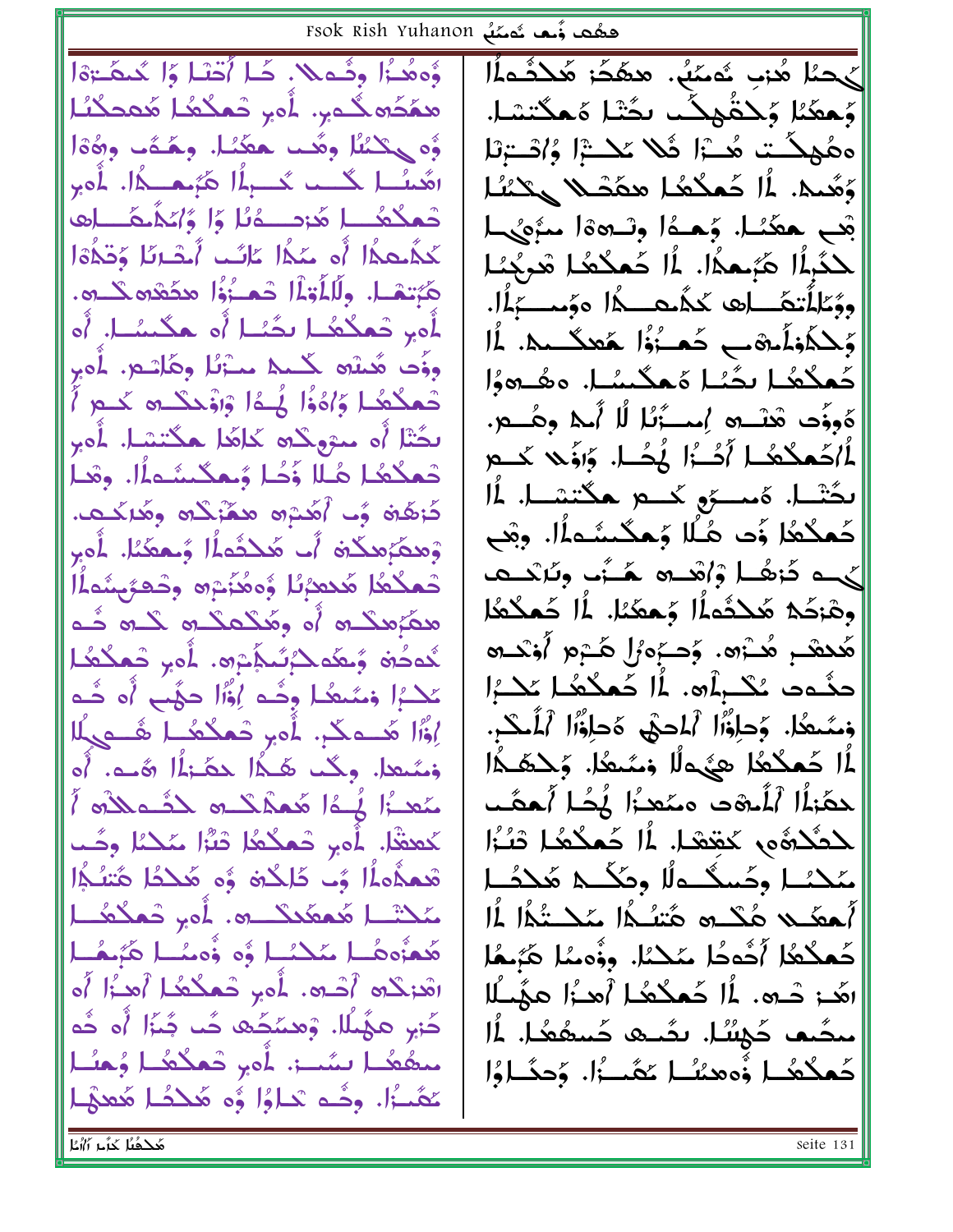Fsok Rish Yuhanon فَمَمَّة Fsok Rish Yuhanon وَّمْهُ أَو هَدَهُ أَرْهَا الْهَمْ كَبَ وهَكْشُما ٱلْمُلَكْبَ وَّمْقَسِهِ هِمَصِيةُ وُّەكمُّا وُب كَبُنفَـا. غُوي كَمَكْتُبا وَوْوُا كَعِعْدًا. حَبٍّ وْعِبُرا آكْساًا. لَمَا فسُعُل وهُــه مُحْكُــل أَــزُّهوَّـــها مَهْــف كَمْكُمُّا هُوْدُا وْسُمْعًا وِبْحِي مُحْكُـا أُه كُــد لِكُــدًا هُــد. لمُوءٍ تَـعكَـعُــا أشَوُّوهِ ٱلمَهْرَبِ وَوَا مَكْمِكَسَمَّا أَسْكُنَا وَكَلِكْتَ هُدَهُدَوُنَدًا عَلَيْتَ. أَه أَلْمِــــوْت سِوْا. لَمْ كَـعْكَمُــا أَمْكْنُــا ثُــه عكْـــلَا وُب كَـــرِمُّا هُنَيْــــمْ. لِمُورِ وكمللا مُعشَموُهُ أَو زَم تْعِكْمُا أَبْدًا حَضَّبُنَا. وَكَلِكُمْ تَآْوَةُا وَحَدِكْمِيْسًا وَجَيْبِرَاْ ٱلْمَلَوَّمِيْسِيْنِ. لَمَا وًا هَتْبًا وَا مَتِيَا مِوَبِّدَىٍ هَيْئَ أَهْ كَعِنْدُا حَدَّسُا وَحِدَّفُا أَمَّسُا همُسْدَمُّا گُب كَبِيًّا هُعِدْهَا كَلَهِ. لِمُوتِ وهَٰدهُـــهوۡماٗا وهَنُـــا مَنْـَــا ٱلملــــــرَب تَعَكَّمُا دُوبًا وَجَداً. وِثَّمَ وَجَدًا وَةَبَ هُهِمُسْسُماً لِكُبِراً ٱلْمَلَىٰ: ١َلْمِ الْمَصْرَةُ: ١ أُه هُدكُرْمُ». أُه خُه زُهـُ/ كَعْبُدْ أُه كَعِنْكُمْ لَـٰ مِنْ أَكُـٰ وَجَوْعَــٰزُ ۚ مِهْ ا ثُــملُلُـثره. أُه تَـعمَّبِسُــملُّا هــدَّا تُــا ثُعَّـــلا أَه تَـاوُــــْ;ه. وتُـرِجْــتُٰلَٰئُوم أَ ثَمِحُدٌهِ. هَجِيَّرُومُا قَمْعَهُمِلا أَهْمَلُهِمْ لَّتَفَا هُدَّسًا ثُـ2 \$ وهُدَّىًا هَٰذَاْقَـ1 كْبِكْلُوْهِ. وُحِمَّـ رَكْـتُمُلُو مَنْقَــتُمُّا لًا تُصِعْلِ أُو نَكُو صِبُبًا وُو هُزُكُوبٍ. أُو تَعْدَدَا ثُكُمْ وِتْ10\$ غَدَاُقًا حَتَّمَىهَا أَبِ كَبِلًا هَبَّىمَدًا وْاَخُوبِ دًا مَّيَّاهَاهُمْا. ەَمىسُّا وِھُـُر. مگـبِلًا ھَبُـمـدًا وصُـر هْدْئِهُا ثُبَّ هُمْدُهِ أُبُّومٍ. هُنَّا ثُمْلًا هَدَأَهَاهُمْ أَسْبَرَا حُسَكُمْكُمْ. بْعَ قُلًا هيَّ هنا دُلِكْرُل كَـا دُخْـدُلُمُّ وَبِ. أَه هَيْتَمِسْمِ أَوْلَاهِ مِنْهُمْ عَلَيْهِ مِنْ الْمُلَكَّسِيْم نُسَّلا أَحكَلَ هَنُا أَو هَكْمًا كَا حكُنَّـهُلُر. ونَعْـزَا كُــْ هَمْنُـا أُهُـْنُـا يُكْتَبَوْوِر. أَو خْعَفْسُا وِثْلاَسْا أَكْرَب هُعكْعُا دَهُنُا حكَتَعفُـكُم. أَحَنُـا هُد أَكَبْتُه وْهَنَعْلَىْلَاهِ كُلُمْ لِلْأَوْسُلُهِ وكله لمحتفشا ألملا وقب ألملا أَسْرَحْ إِنَّ هُدَيْ مِمَّا أَه أُهْهَدُ الْمُحَمَّدُ . هُدَمَّدُ هُذبِ شَه;فَهُّا كَلِگُم ثَنفُا وَّا هِمَّىغْنَـا يَهْ مِنْ أَمْرَيْهِ أَمْرَ مِنْ مِنْ مِنْ مِنْ مِنْ مِنْ وْهِكُمُ رَوْهِ ۚ كُلُّمْ كَبَاؤُا ۚ وَۚ ٱلَّهَ ۖ كَلَّى ۖ وَالَّهُمْ وَالَّذِينَ ۖ وَالَّهَ كَمِ أُهزَّمَكِ. أَحقَــه هُــزبِ شُــوَوَهُأَا لًا دُةتا أُه لًا محمَّقحُنَا مثَبِّفاً. لَا هُذُا لحقيسًا وَمِدهَتِمِتْنَا وِعَصَنِهِ لِكَبَاوُا هنّــ. لَا حكَّتهْــا هُمــهُــ. لَا لِحِثْـَـا وَّاسِّكِيْرِ. حَدُّدَّةَ لَا أَهُّا. مَخْعَفَعْفَدَا ھزَحُب. لَا سَٰعكٰدُا مِحَّرُرٍ. لَکُمْ جَرُوجُا وُدًا. حَقُدًا هَعْدِ. حُحكْتَعْا مَعْهِ. وًٰٮ هَٰبِـدًٰا مِحكَـــلا. مَٰذِــَٰٓا أُه لَمِــٰٓاْلُ كَهِنْتَـا وَٰدًـا. كَكَتْكُمُّا دَــْبَب. هَٰذِهُمْا أَه مَتَٰٓءًا هَسَبِهِ. لَا هَسَـٰةُ اُل وَّا مَحْدُمُا حَبَّى ٱلْأَمَّا seite 132